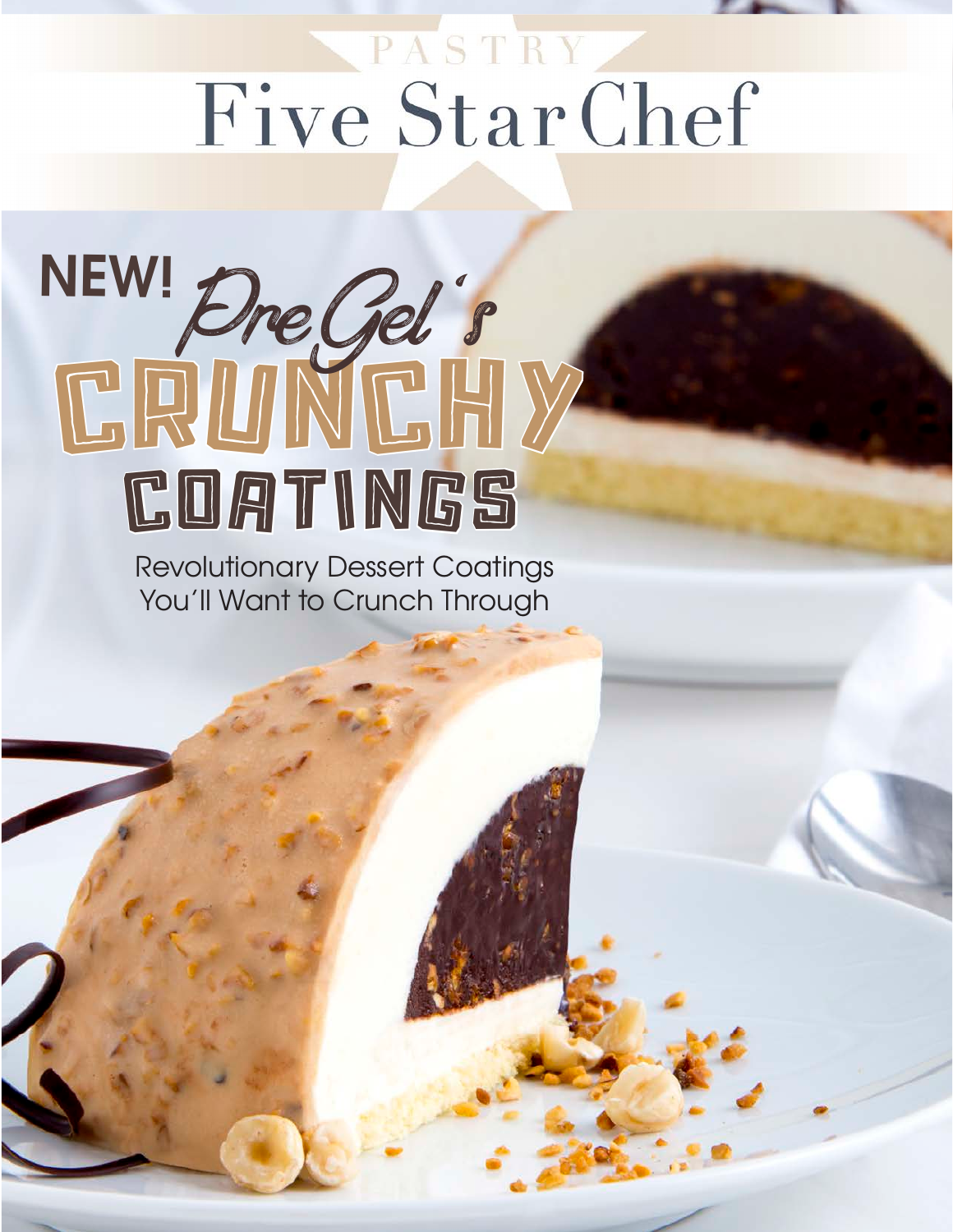

PreGel's new line of Crunchy Coatings provides the convenience of having dessert coatings of extraordinary quality at your immediate disposal, complete with crunchy inclusions of nuts, wafers, cookies, or rice puffs. Evenly coat gelato dome cakes, terrines, and semifreddo, hide imperfections, and experience cleaner cuts with minimal smearing. Available exclusively through PreGel, our Crunchy Coatings are available in five delicious flavors:

## Gianduia, Lemon, White Chocolate, Hazelnut, and Pistachio.

Save time and produce results that taste and look amazing!

Benefits:

- Covers evenly
- Disguises imperfections
- Offers an upgrade in presentation and texture
- Easy-to-use
- Offers cleaner cuts with minimal smearing
- Line boasts an array of nuts, wafers, cookies, and rice puffs as inclusions
- Saves time

Applications:

- gelato dome cakes
- **terrines**
- semifreddo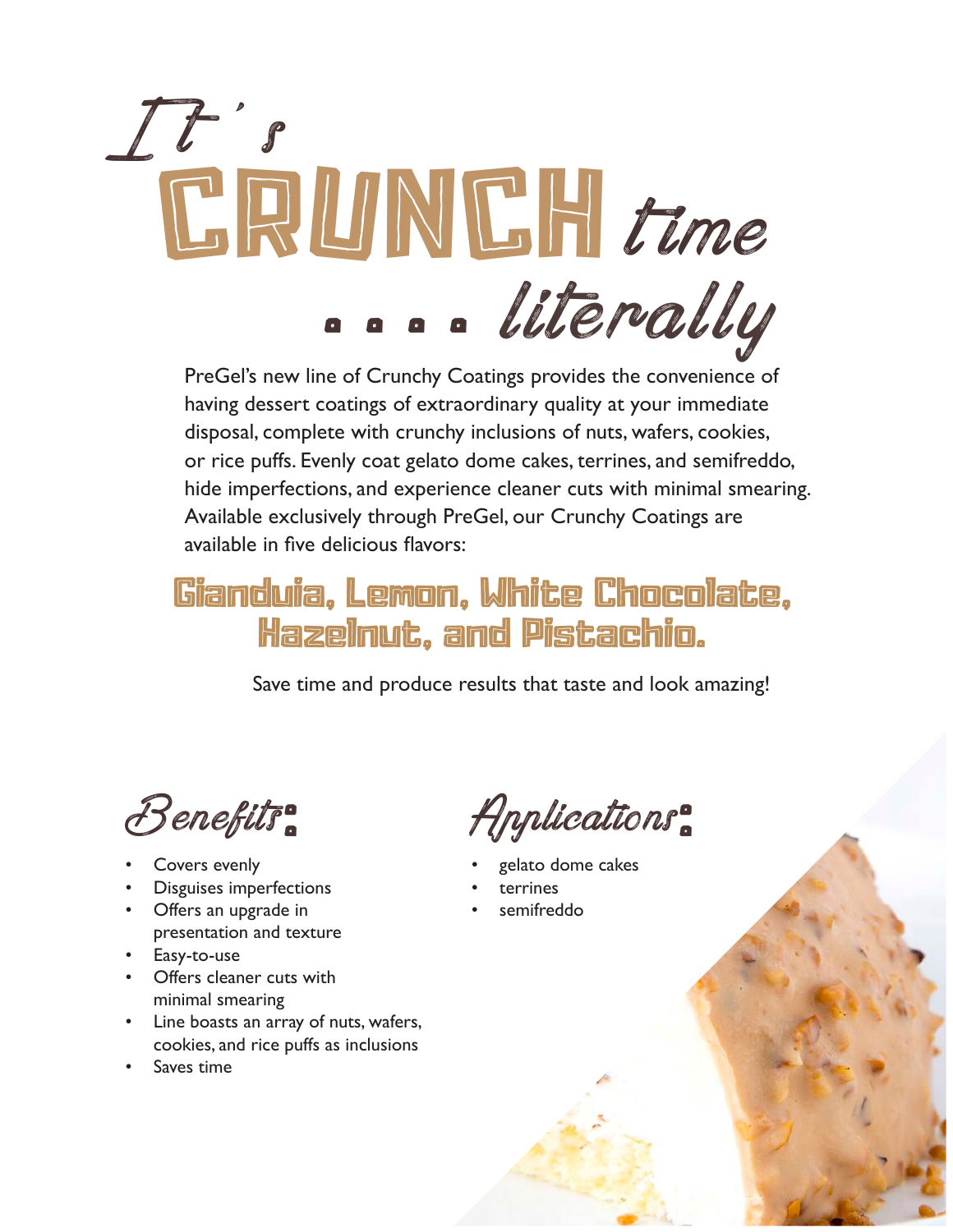# Five StarChef

#### Gianduia Crunchy Coating - 95102

Packaging: 2 buckets x 5.5 lbs (2.5 kg) Utterly irresistible, this tantalizing frozen dessert coating boasts the mouthwatering chocolate-hazelnut flavor of gianduia enriched with delightfully crunchy pieces of wafer and hazelnut grains.





Packaging: 2 buckets x 5.5 lbs (2.5 kg) Revitalizing in color and taste, this frozen dessert coating offers the distinct flavor of lemon enhanced with enchanting crunchy cookie pieces.



F la Cole Cole Side

Packaging: 2 buckets x 5.5 lbs (2.5 kg) Classically smooth and creamy, this frozen dessert coating highlights the delicate flavor of white chocolate enlivened with delectable crunchy pieces of puffed rice.





Packaging: 2 buckets x 5.5 lbs (2.5 kg) The buttery, earthy flavor of hazelnut dominates this frozen dessert coating that is boosted with the inclusion of pleasurable crunchy hazelnut grain pieces.



Packaging: 2 buckets x 5.5 lbs (2.5 kg) Bursting with the captivating flavor of fresh pistachio nuts, this frozen dessert coating is chockful of crunchy pistachio pieces and almond grains.